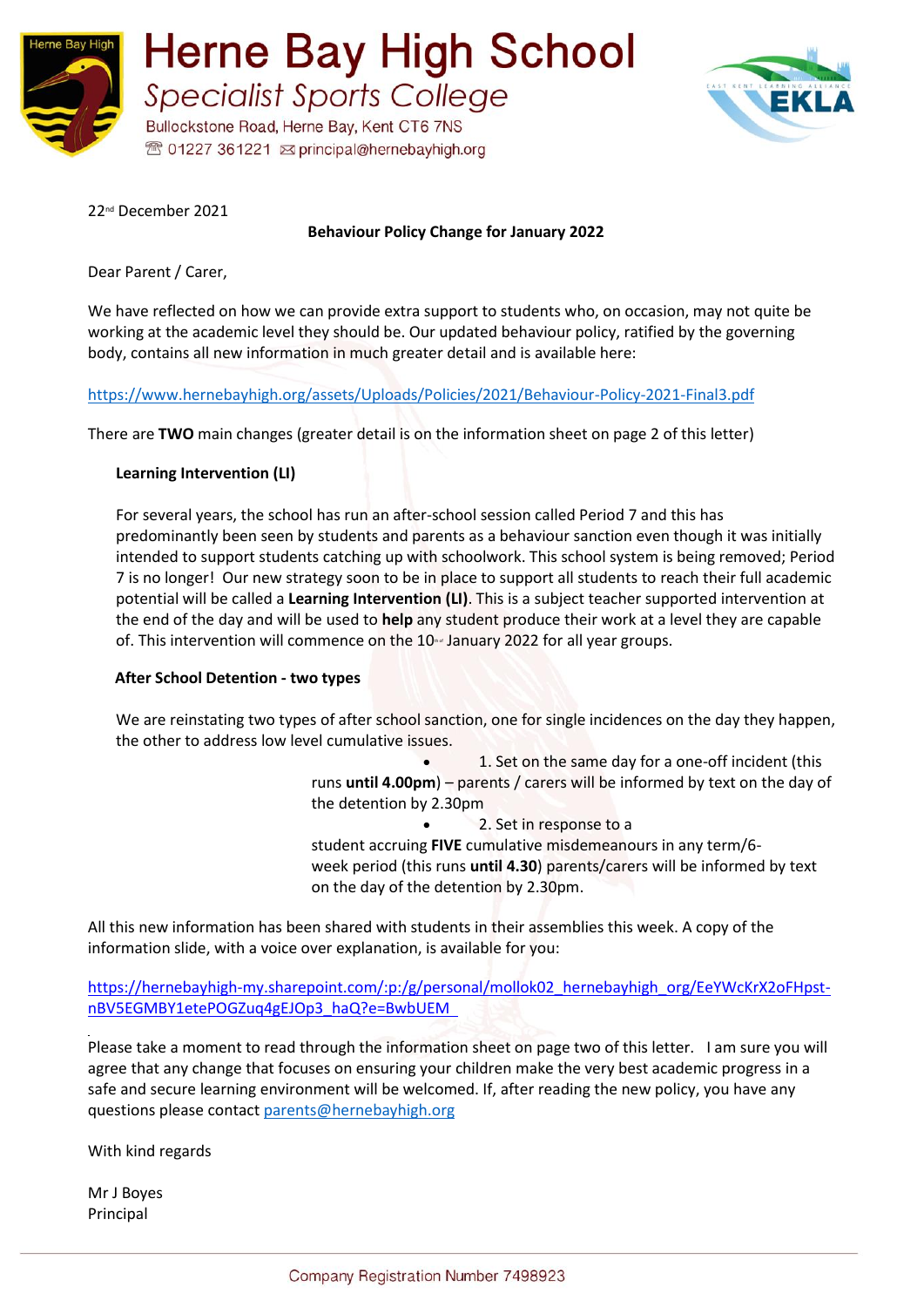



## **Behaviour Policy Changes:  information sheet**

This sheet contains further information on exactly how the two new systems will be implemented **The Learning Intervention (LI)**

This is a subject teacher supported intervention, at the end of the same day, that is used to **help** students produce work to the level they are capable of. If the class teacher feels that any of the following criteria are met, then a Learning Intervention (LI) **MAY** be scheduled for: 

• Students who will engage in additional learning to better themselves Students who are not meeting their academic potential despite their best efforts • Students who teachers have deemed will respond well to extra intervention Students who have not handed in their homework/classwork for **learning** reasons **NOT** behaviour reasons Post 16 students who have not completed their work for learning reasons

Parents will be contacted by **text** to inform them their son/daughter is in a Learning Intervention (LI). It will normally be scheduled on the next appropriate evening and this will be conveyed in the text to you on the day of the Learning Intervention by 2.30pm.  The duration of an LI is: 

Lower school students: until 3.45pm

Upper school students: until 4.00pm

(although students that finish their work earlier than 4.00pm will be released accordingly)  

There are a small number of students who, due to individual circumstance, will have their learning needs addressed in a different way, normally in line with their learning passport or EHCP. 

## **Ensuring behaviour issues are addressed fairly – NEW after school systems to commence from the start of Term 3**

1. If a student is removed from a lesson because of their poor behaviour choices, they will receive a same day SLT after-school detention until 4.00pm.

2. If a student accumulates **FIVE** behaviour points in any one term, they will receive an SLT after-school detention until 4.30pm. 

> a. Thereafter, if a student accumulates five more behaviour points and thus has a total of 10 behaviour points, they will be issued with another SLT detention until 4.30pm and so on as they accumulate an additional five behaviour points. Clearly, should a student continue to receive behaviour points they will be referred to their Head of School or the Principal.

Each behaviour point accounts for a single incident where a student has fallen short of our expectations. A single behaviour point **can** be issued for the following:

- **Final Choice**
- Formal Warning
- Removal
- Disrespect (out of lesson)
- Anti-Social Behaviour (out of lesson)
- Mobile Phone (including headphones)
- Late (both to school and to lesson)
- Uniform not being correct
- Homework Issue
- Missing Equipment
- **Truancy**